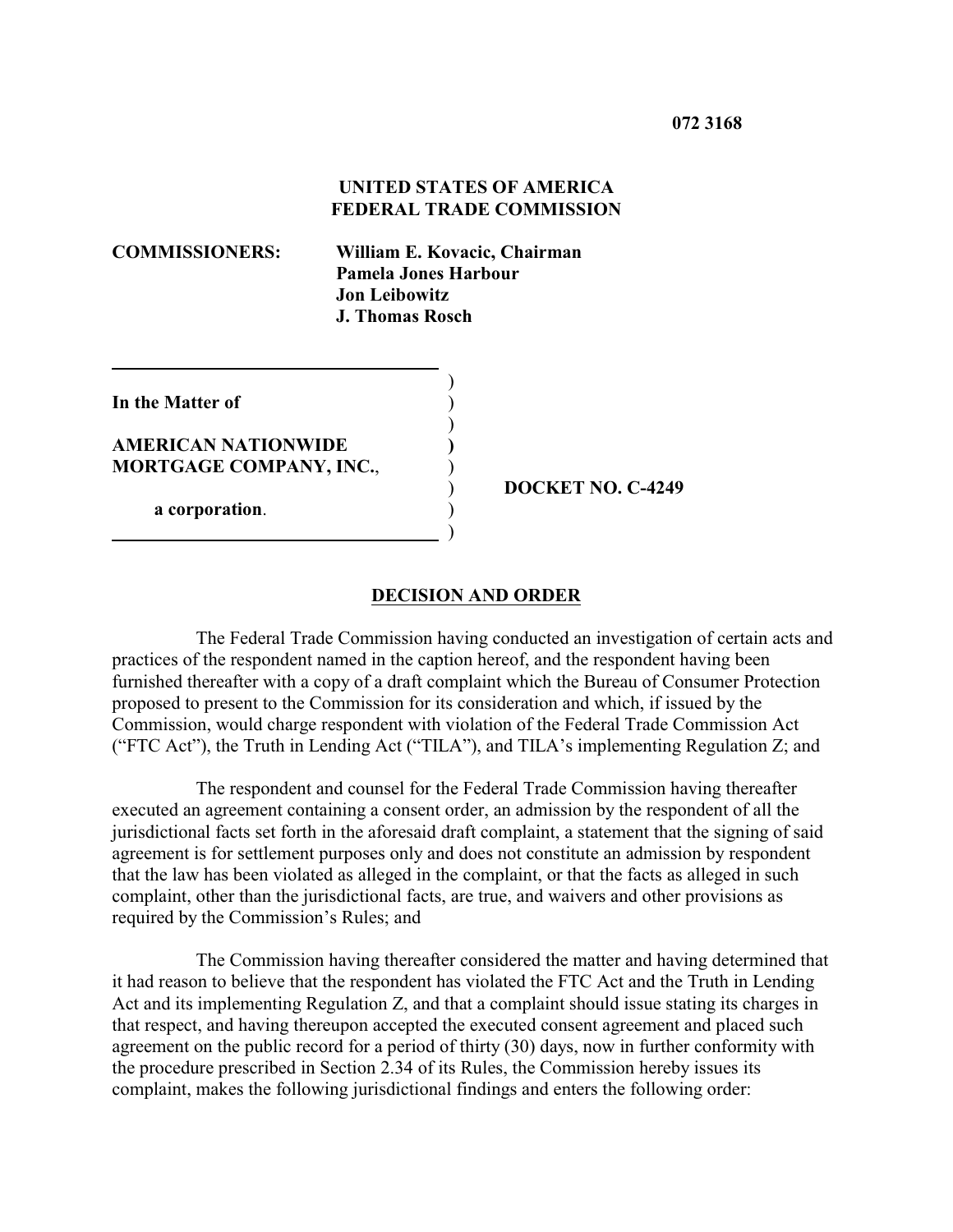1. Respondent American Nationwide Mortgage Company, Inc., is a Florida corporation with its principal office or place of business at 3820 Northdale Blvd., Suite 111A, Tampa, FL 33624.

2. The Federal Trade Commission has jurisdiction of the subject matter of this proceeding and of the respondent, and the proceeding is in the public interest.

# **ORDER**

# **DEFINITIONS**

For purposes of this Order, the following definitions shall apply:

- 1. "Advertisement" shall mean a commercial message in any medium that promotes, directly or indirectly, a credit transaction. Section 226.2(a)(2) of Regulation Z, 12 C.F.R. § 226.2(a)(2), as amended.
- 2. "Clearly and conspicuously" shall mean as follows:
	- (A) In a print advertisement, the disclosure shall be in a type size, location, and in print that contrasts with the background against which it appears, sufficient for an ordinary consumer to notice, read, and comprehend it.
	- (B) In an electronic medium, an audio disclosure shall be delivered in a volume and cadence sufficient for an ordinary consumer to hear and comprehend it. A video disclosure shall be of a size and shade, and appear on the screen for a duration, and in a location, sufficient for an ordinary consumer to read and comprehend it.
	- (C) In a television or video advertisement, an audio disclosure shall be delivered in a volume and cadence sufficient for an ordinary consumer to hear and comprehend it. A video disclosure shall be of a size and shade, and appear on the screen for a duration, and in a location, sufficient for an ordinary consumer to read and comprehend it.
	- (D) In a radio advertisement, the disclosure shall be delivered in a volume and cadence sufficient for an ordinary consumer to hear and comprehend it.
	- (E) In all advertisements, the disclosure shall be in understandable language and syntax. Nothing contrary to, inconsistent with, or in mitigation of the disclosure shall be used in any advertisement or promotion.
- 3. "Closed-end credit" shall mean consumer credit other than open-end credit. "Open-end credit" shall mean consumer credit extended by a creditor under a plan in which: (i) The creditor reasonably contemplates repeated transactions; (ii) The creditor may impose a finance charge from time to time on an outstanding unpaid balance; and (iii) The amount of credit that may be extended to the consumer during the term of the plan (up to any limit set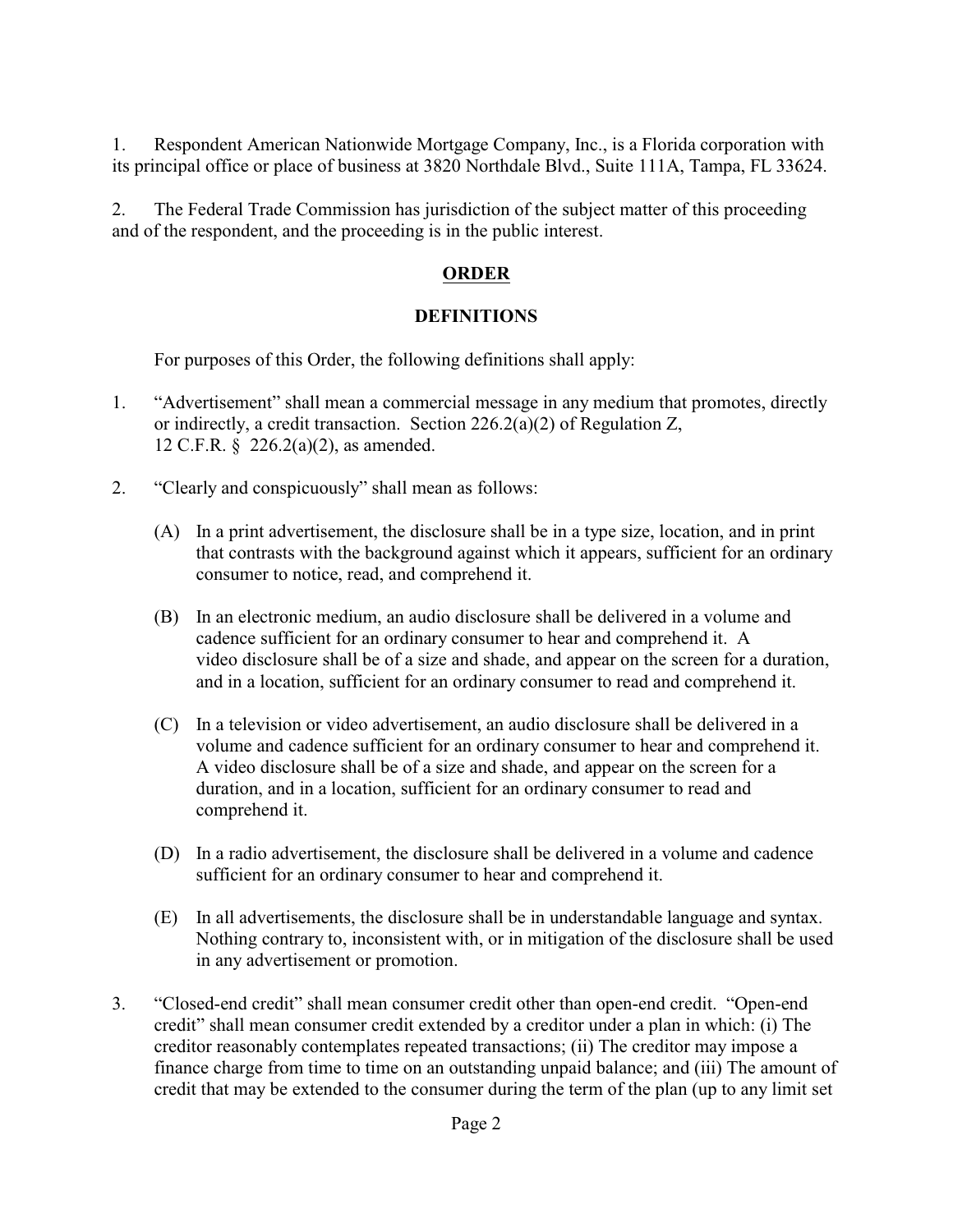by the creditor) is generally made available to the extent that any outstanding balance is repaid. Sections  $226.2(a)(10)$  and  $(20)$  of Regulation Z, 12 C.F.R. §§  $226.2(a)(10)$  and (20), as amended.

- 4. "Consumer" shall mean a natural person to whom consumer credit is offered or extended. Section 226.2(a)(2) of Regulation Z, 12 C.F.R. § 226.2(a)(2), as amended, and Section 103(h) of the TILA, 15 U.S.C. § 1602(h), as amended.
- 5. "Consumer credit" shall mean credit offered or extended to a consumer primarily for personal, family, or household purposes. Section 226.2(a)(12) of Regulation Z, 12 C.F.R. § 226.2(a)(12), as amended.
- 6. "Commerce" shall mean as defined in Section 4 of the Federal Trade Commission Act, 15 U.S.C. § 44.

### **I.**

**IT IS ORDERED** that American Nationwide Mortgage Company, Inc., a corporation ("respondent"), its successors and assigns, and its officers, agents, representatives, and employees, directly or through any corporation, subsidiary, division, or other device, in connection with any advertisement to promote, directly or indirectly, any extension of closedend credit, in or affecting commerce, shall not make any representation, in any manner, expressly or by implication, about the monthly payment amount, unless it discloses, clearly and conspicuously, and in close proximity to such representation, as applicable, that the advertised low monthly payment amount: (1) applies only for a limited period of time, after which the monthly payment amount will increase; (2) does not include the amount of interest that the consumer owes each month; and (3) is less than the monthly payment amount (including interest) that the consumer owes, with the difference added to the total amount due from the consumer.

#### **II.**

**IT IS FURTHER ORDERED** that respondent, its successors and assigns, and its officers, agents, representatives, and employees, directly or through any corporation, subsidiary, division, or other device, in connection with any advertisement to promote, directly or indirectly, any extension of closed-end credit, in or affecting commerce, shall not, in any manner, advertise a rate lower than the rate at which interest is accruing, regardless of whether the rate is referred to as an "effective rate," a "payment rate," a "qualifying rate," or any other term, provided that this provision does not prohibit advertisement of the "annual percentage rate" or "APR," using that term.

#### **III.**

**IT IS FURTHER ORDERED** that respondent, its successors and assigns, and its officers, agents, representatives, and employees, directly or through any corporation, subsidiary, division, or other device, in connection with any advertisement to promote, directly or indirectly, any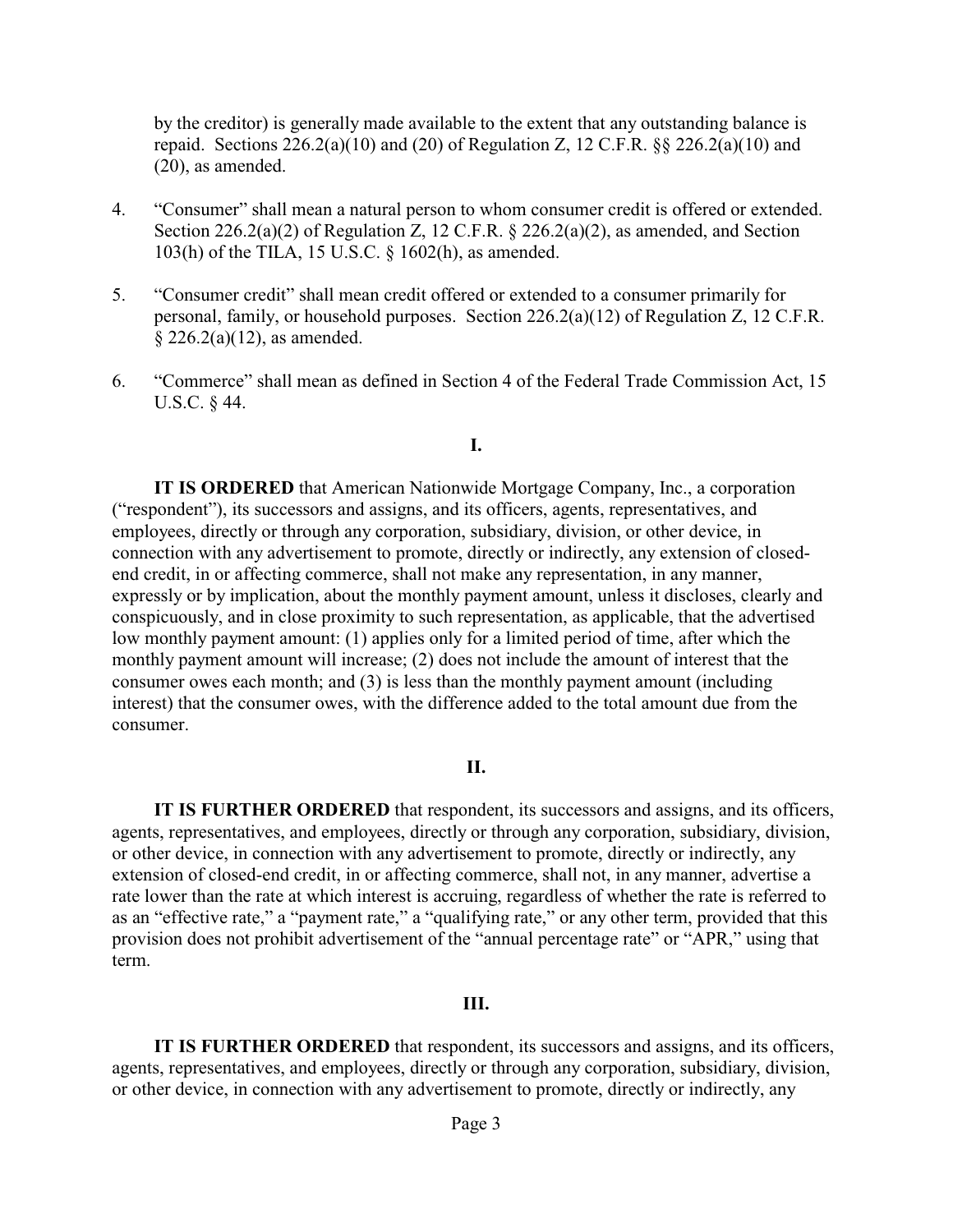extension of closed-end credit, in or affecting commerce, shall not, in any manner, expressly or by implication, misrepresent:

The nature and/or extent of the variability of any loan rate or payment amount, including but not limited to:

- A. an interest rate or annual percentage rate;
- B. whether it is fixed rather than adjustable or adjustable rather than fixed; and
- C. for an interest rate or payment amount, the duration, or reasonably anticipated duration, of the fixed or variable interest rate or payment amount.

## **IV.**

**IT IS FURTHER ORDERED** that respondent, its successors and assigns, and its officers, agents, representatives, and employees, directly or through any corporation, subsidiary, division, or other device, in connection with any advertisement to promote, directly or indirectly, any extension of closed-end credit shall not, in any manner, expressly or by implication, state the amount of any payment, the number of payments or the period of repayment, or the amount of any finance charge, unless it discloses, clearly and conspicuously:

- A. The terms of repayment;
- B. The "annual percentage rate" or "APR," using that term; and
- C. If the annual percentage rate may be increased after consummation, that fact;

as required by Sections 107 and 144(d) of the TILA, 15 U.S.C. §§ 1606 and 1664(d), as amended; and Sections 226.22 and 226.24(c) of Regulation Z, 12 C.F.R. §§ 226.22 and 226.24(c), until October 1, 2009, and thereafter codified as Sections 226.22 and 226.24(d), 12 C.F.R. §§ 226.22 and 226.24(d), as amended.

## **V.**

**IT IS FURTHER ORDERED** that respondent, its successors and assigns, and its officers, agents, representatives, and employees, directly or through any corporation, subsidiary, division, or other device, in connection with any advertisement to promote, directly or indirectly, any extension of closed-end credit shall not, in any manner, expressly or by implication, state a rate of finance charge without:

- A. Clearly and conspicuously stating the rate as an "annual percentage rate" or "APR," using that term; and
- B. If the rate is a simple annual rate, stating it in conjunction with, but not more conspicuously than, the "annual percentage rate;"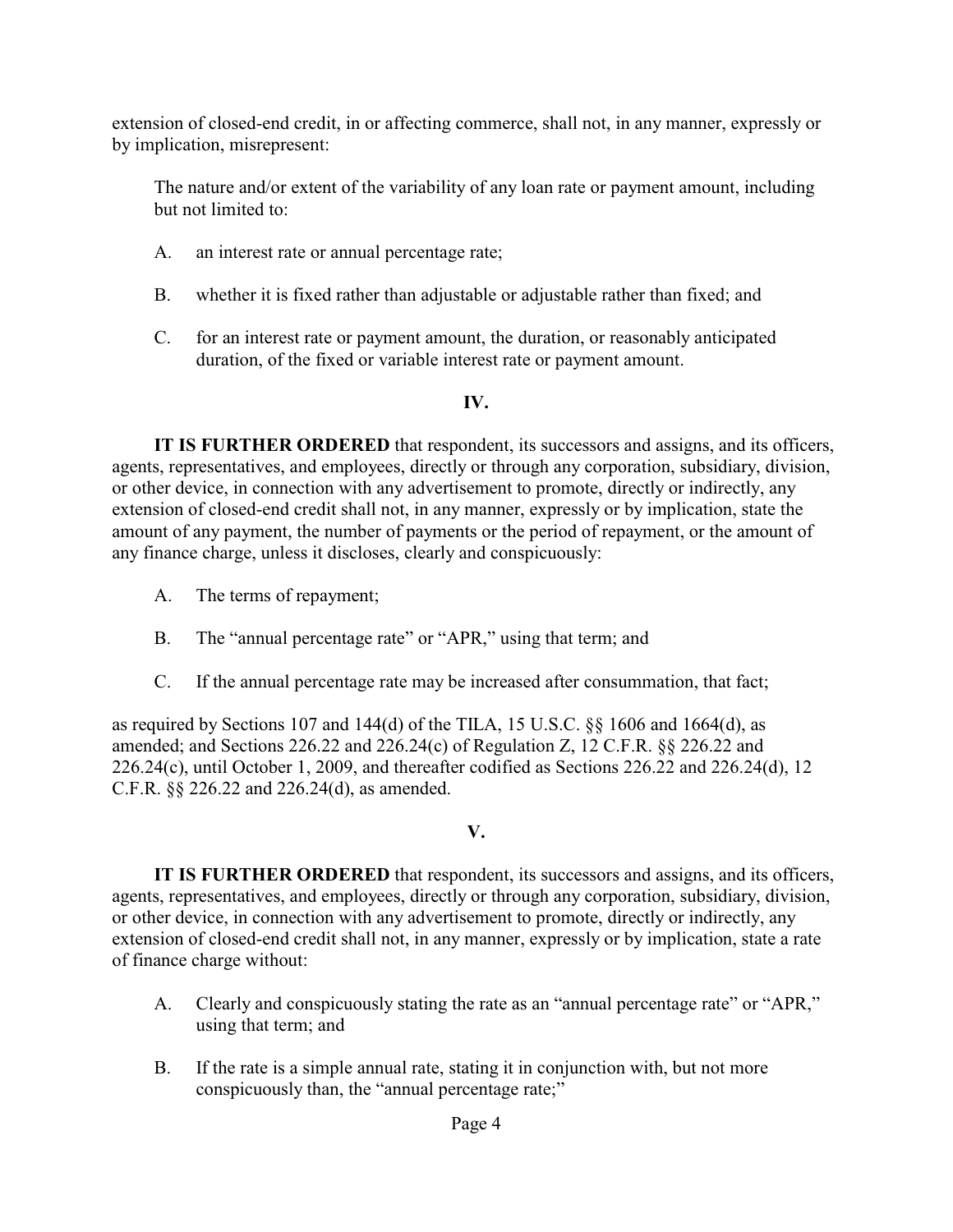as required by Sections 107 and 144(c) of the TILA, 15 U.S.C. §§ 1606 and 1664(c), as amended; and Sections 226.22 and 226.24(b) of Regulation Z, 12 C.F.R. §§ 226.22 and 226.24(b), until October 1, 2009, and thereafter codified as Sections 226.22 and 226.24(c), 12 C.F.R. §§ 226.22 and 226.24(c), as amended.

## **VI**.

**IT IS FURTHER ORDERED** that respondent, its successors and assigns, and its officers, agents, representatives, and employees, directly or through any corporation, subsidiary, division, or other device, in connection with any advertisement to promote, directly or indirectly, any extension of consumer credit shall not, in any manner, fail to comply in any respect with Regulation Z, 12 C.F.R. § 226, as amended, and the TILA, 15 U.S.C. §§ 1601-1667, as amended.

## **VII.**

**IT IS FURTHER ORDERED** that respondent, its successors and assigns, and its officers, agents, representatives, and employees, shall, for five (5) years after the last date of dissemination of any representation covered by this Order, maintain and upon request make available to the Federal Trade Commission for inspection and copying:

- A. All advertisements and promotional materials containing the representation;
- B. All materials that were relied upon in disseminating the representation, including but not limited to drafts, storyboards, and transcripts;
- C. All tests, reports, studies, surveys, demonstrations, or other evidence in its possession or control that contradict, qualify, or call into question the representation, including complaints and other communications with consumers or with governmental or consumer protection organizations;
- D. Accounting records that reflect the consumer credit or mortgage loans extended or referred to other entities for extension of credit, revenues generated, and the disbursement of such revenues;
- E. Records maintained in the ordinary course of business reflecting during the employment, i.e., the name, physical address, and telephone number of each person employed by respondent, and its successors and assigns, including as an independent contractor, with responsibilities relating to compliance with this Order; that person's job title or position; the date upon which the person commenced work; and the date and reason for the person's termination, if applicable;
- F. Complaints and refund requests relating to any consumer credit or mortgage loans offered or extended (whether received directly, indirectly or through any third party) and any responses to those complaints or requests;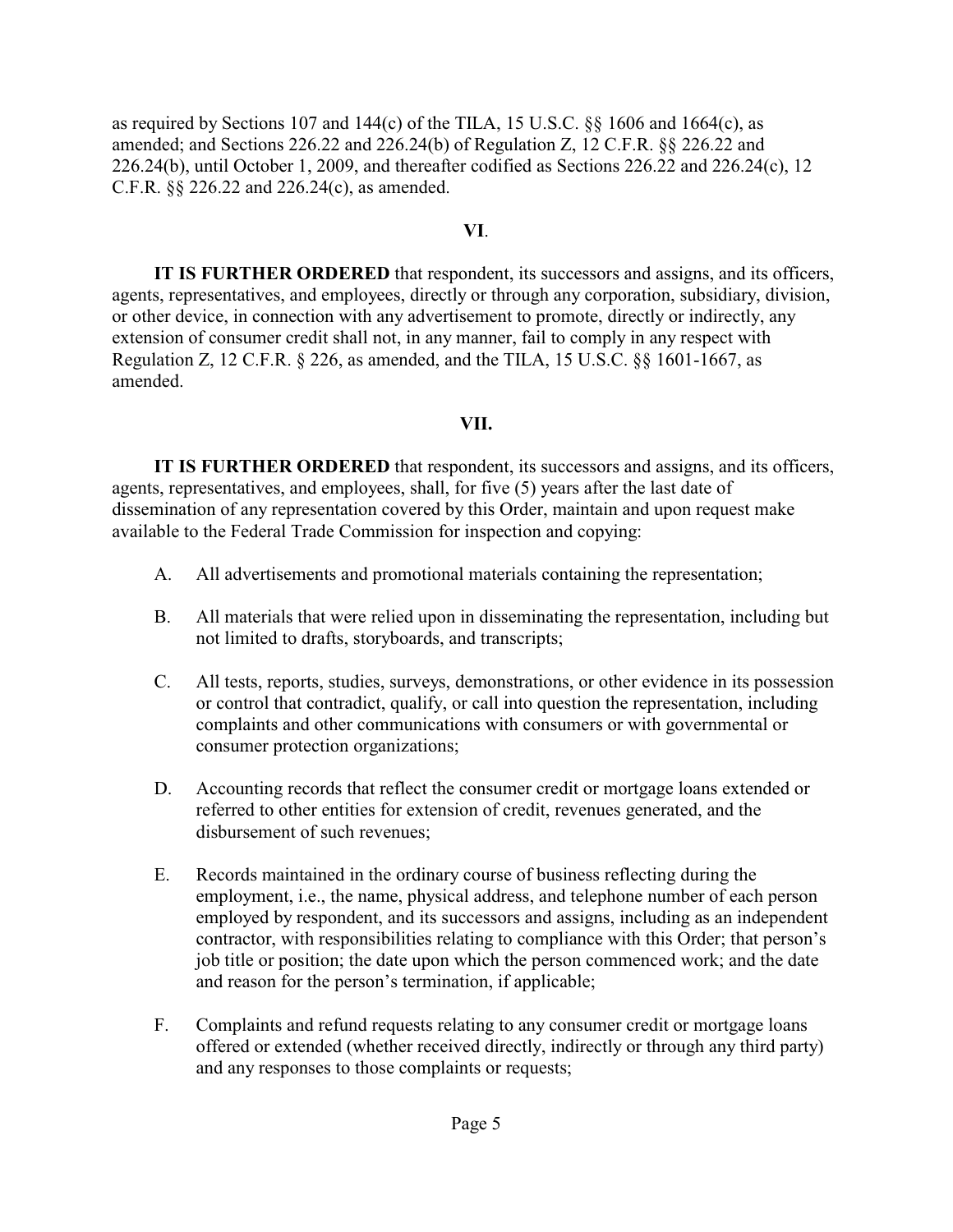- G. Copies of all advertisements or other marketing materials promoting, advertising, or referring to any consumer credit products or mortgage loans offered or extended; and
- H. All other records and documents reasonably necessary to demonstrate full compliance with each provision of this Order, including but not limited to, all documents obtained, created, generated or which in any way relate to the requirements, provisions or terms of this Order, and all reports submitted to the FTC pursuant to this Order.

### **VIII.**

**IT IS FURTHER ORDERED** that respondent, and its successors and assigns, shall deliver a copy of this Order to all current and future principals, officers, directors, and managers, and to all current and future employees, agents, and representatives having responsibilities with respect to the subject matter of the Order, and to the officers, directors, and managers of any third-party vendor who engages in conduct related to the subject matter of the Order, and shall secure from each such person, within thirty (30) days of delivery, a signed and dated statement acknowledging receipt of the Order. Respondent, and its successors and assigns, shall deliver this Order to current personnel within five (5) days after the date of service of this Order, and to future personnel within ten (10) days after their assuming their responsibilities.

### **IX.**

**IT IS FURTHER ORDERED** that respondent, and its successors and assigns, shall notify the Commission at least thirty (30) days prior to any change in any corporation(s) that may affect compliance obligations arising under this Order, including, but not limited to, a dissolution, assignment, sale, merger, or other action that would result in the emergence of a successor corporation; the creation or dissolution of a subsidiary, parent, or affiliate that engages in any acts or practices subject to this Order; the proposed filing of a bankruptcy petition; or a change in the corporate name or address. Provided, however, that, with respect to any proposed change in the corporation about which respondent, and its successors and assigns, learn less than thirty (30) days prior to the date such action is to take place, respondent, and its successors and assigns, shall notify the Commission as soon as is practicable after obtaining such knowledge. All notices required by this Part shall be sent by certified mail to the Associate Director, Division of Enforcement, Bureau of Consumer Protection, Federal Trade Commission, 600 Pennsylvania Avenue, NW, Washington, D.C. 20580.

### **X.**

**IT IS FURTHER ORDERED** that respondent, and its successors and assigns, shall, within sixty (60) days after service of this Order, and at such other times as the Federal Trade Commission may require, file with the Commission a report, in writing, setting forth in detail the manner and form in which it has complied and is complying with this Order.